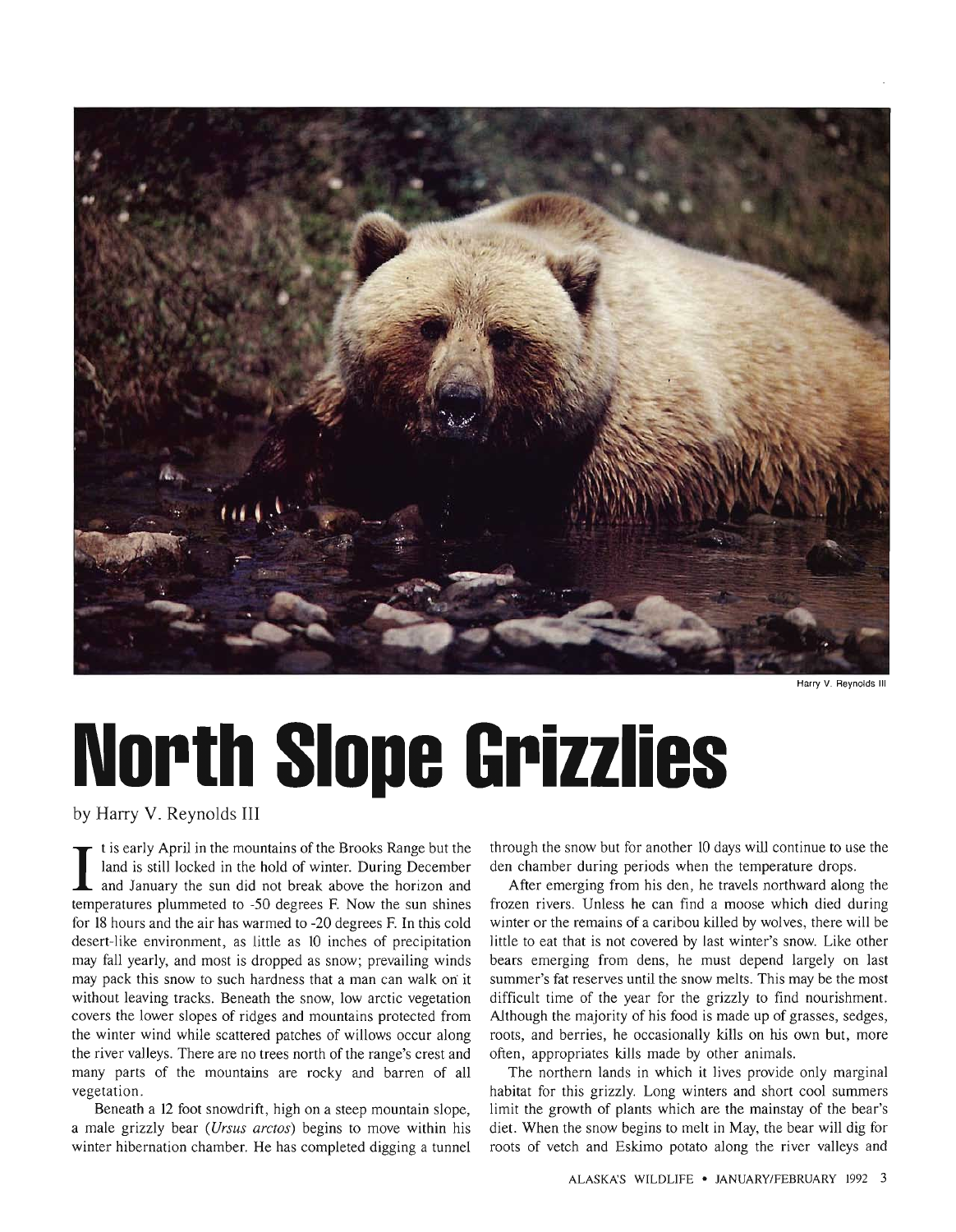

in this vast wilderness of wetlands, rivers, and mountains which spans 640 miles from east to west and lies at only 21 degrees latitude south of the pole. There are relatively few bears

Harry V. Reynolds III

south-facing hillsides. Later in the month, the snow will begin receding from the mountain slopes and foothills but will not disappear from the northern coastal plain until mid-June. Like other grizzlies in the North Slope population , he has been shaped by the harsh environment and has adapted to it.

There are relatively few bears in this vast wilderness of wetlands, rivers, and mountains which spans 640 miles from east to west and lies at only 21 degrees latitude south of the pole. On the North Slope, the density of the population is dependent on the quality of the habitat, which is shaped by the area's climate, topography, and vegetation. In the eastern and western Brooks Range, the availability 'of caribou from the Porcupine and Western Arctic caribou herds, respectively, also affect bear density. In places of good bear habitat, densities may reach 63 bears for every 1,000 square miles, but in poor habitat of the wet coastal plain south of Barrow, only an estimated three bears are present for every 1,000 square miles. If all available habitat is considered, some of which is rarely or never used, densities are one bear per 100 square miles.

Grizzlies of the North Slope are smaller than their southern relatives. In early summer, adult males weigh an average of 400 pounds, while an unusually large bear can reach 600 pounds. Females are much smaller, weighing about 220 pounds. By comparison, adult male grizzlies in Wyoming weigh from 500 to 1,100 pounds and records indicate that exceptionally large bears on the Alaska Peninsula have reached 1,300 pounds.

By early May, snow is beginning to melt on exposed ridges and the sun shines 24 hours a day. Females with one to three cubs begin to emerge from their winter dens. The cubs, born in the den in January, weigh no more than one pound at birth. Now they weigh close to 15 pounds a piece. Their weight gain during the next three years will be slow. By the time they are weaned,

perhaps as late as their fourth summer, they may approach threequarters of their mother's weight.

By mid-June, arctic rivers are rushing through ice-choked channels and the first flowers are in bloom : The bears may move into Brooks Range valleys to graze on succulent shoots. Horsetails are an important food plant during this time of year, as is Richardson's saxifrage. In the foothills and coastal plain of the eastern and western Brooks Range, cows from the two largest caribou herds in the state migrate from their calving grounds each year during mid-June and early July. Grizzlies in those areas supplement their vegetative diets by scavenging or killing caribou cows and newly-born calves which move through their home ranges. The availability of caribou from the Western Arctic herd in the western Brooks Range and the Porcupine herd in the Arctic National Wildlife Refuge (ANWR) is responsible for the higher productive capacity that bears in these areas exhibit in comparison to other grizzlies of the North Slope.

June also marks the height of the grizzly breeding season which lasts from late May to early July. Adult males travel extensively during this period in search of receptive females. Whether females will accept the attentions of a male depends on several factors. Those females which have weaned their offspring during spring come into estrus, or breeding condition, shortly afterwards. In addition, males often attempt to stalk and kill the young accompanied by females; newly-born cubs are especially vulnerable. If a female is unable to protect her offspring and the cubs are killed by a male prior to the breeding season, she will come into estrus within three weeks . Although the advantage of this behavior to the population is unclear, it may provide the individual male greater opportunity to breed and a better chance that his genes persist in the population.

*(Continued on page 10)*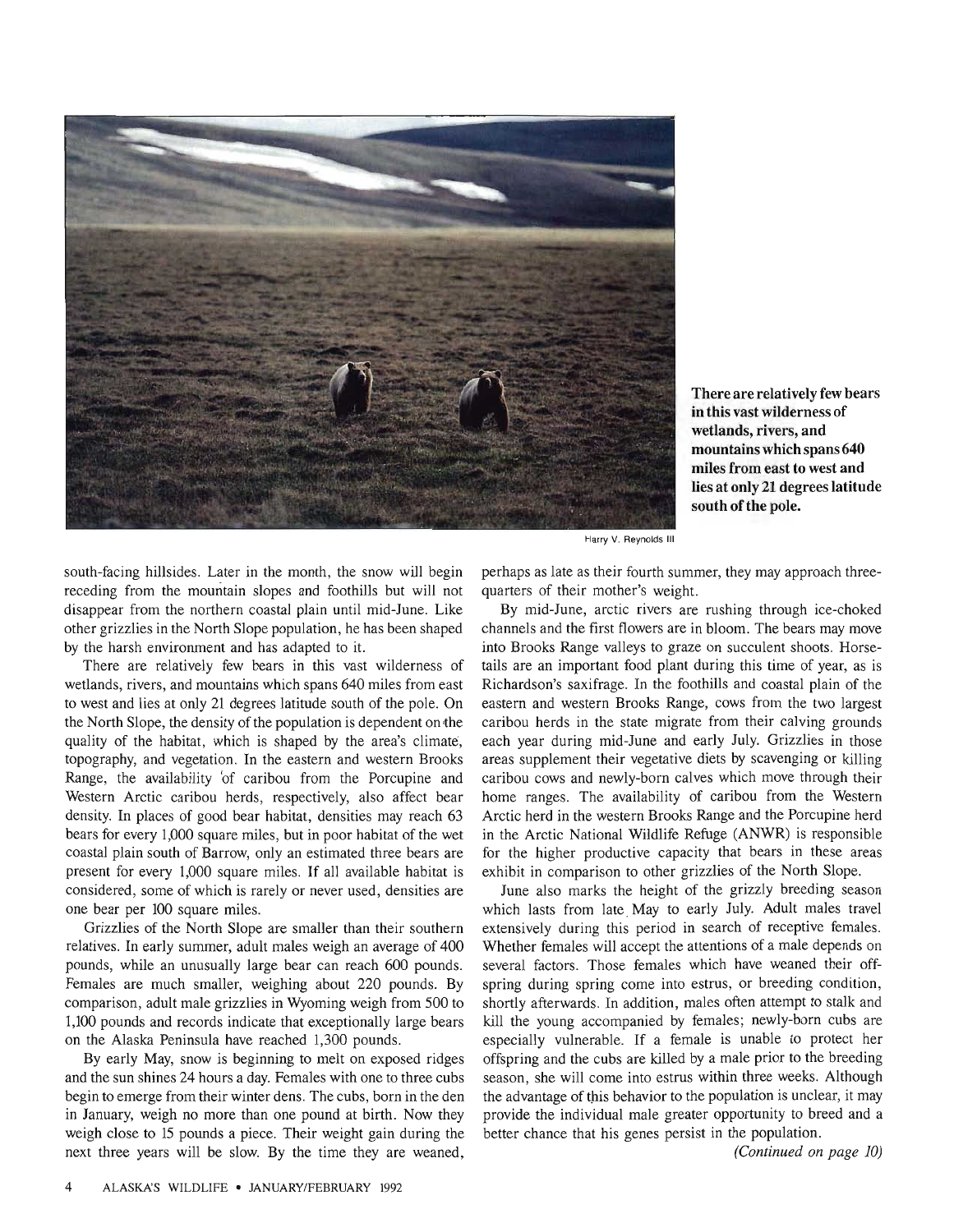## North Slope Grizzlies *(Continued from page 4)*

After a breeding pair separates, each bear may continue to search for new mates. On the North Slope of the Brooks Range where population density is low, more than one female may be attracted to a male. In such cases , the male's attention is usually focused on the most receptive female; the "rejected" female may move on in search of another male.

Although breeding takes place in midsummer, the embryo develops only for a short time and then undergoes a dormant phase until late November. This reproductive mechanism, called delayed implantation, allows fat reserves in females to increase

> *Grizzlies ofthe North Slope are smaller than their southern relatives. In early summer, adult males weigh an average of400 pounds, while an unusually large bear can reach 600 pounds. By comparison, adult male grizzlies in flYoming weigh from 500 to 1,100 pounds.*

throughout the summer season without the physiological drain of a developing embryo. Actual fetal growth lasts only two months until the cubs are born. Although the mother continues to maintain the low metabolic rate of winter dormancy within the hibernation den, she periodically awakens to suckle her helpless young.

The bears of the North Slope have a low reproductive rate. Females produce young for the first time at an average age of seven years, but some do not have cubs until they are 11 or 12. Also, on the average, they have litters every 4 .2 years, so that even if a female is productive until the age of 22, she would have an average of fewer than seven young during her lifetime, if they all survived. This compares with a theoretical production of more than 13 young for female grizzlies from Wyoming or the Alaska Peninsula. In order to compensate for this low productivity, females often do not leave their offspring until their fourth spring. This long period of maternal care provides these young with better chances of survival: they are more familiar with the habitat within their mother's home range; they have a better capability to avoid confrontation with larger, more aggressive bears; they have greater experience in den site selection and foraging strategies; and their period of greatest body growth has occurred so that more nutritional intake can be used to prepare for winter dormancy and sexual maturation.

Individual grizzly bears do not have territories which they

protect from trespass by all other grizzlies. A grizzly's home range, or the area in which it lives, is usually included in the home ranges of a number of other bears. However, excluding family groups, grizzlies are usually solitary except during the breeding season or at a food source . In these mountains, adult males have home ranges as large as 1,000 square miles. Females have ranges from 40 to 340 square miles. Sows with cubs of the year have the smallest ranges, but, as the young grow and food demands for the family increase, the size of the range increases.

Within any home range the actual area which a bear uses for foraging, denning, and breeding is relatively small and is often restricted to river valleys, a few tributary drainages, or ridge slopes. Because of the rugged and unproductive nature of much of mountainous country, only a fraction of such land can provide the types of habitat necessary for the grizzlies' livelihood .

By late summer, ripening berries become a major food source for Brooks Range bears. Grizzlies are seen along the gravel bars of the river valleys feeding on soapberries . Another major food source during this season is arctic ground squirrels. Grizzlies move to river bars and well-drained ridges and excavate colonies of these rodents. Moose or caribou disabled by fighting during the rut may also be killed by bears. When a large mammal is killed, an individual grizzly will eat his fill, bury the remains with grass, willows, or other vegetation, and lie on or nearby the carcass to protect it from other bears or scavengers. If a grizzly makes such a kill late in the fall, he may stay with the remains until consumed, long after the usual time for hibernation.

Cold temperatures and snow arrive in the area by mid-September and following the first major storm in October, the bears begin to den. In the Brooks Range, grizzlies most frequently den on south-facing slopes after the top soil layers have frozen hard enough to provide support for the structure. Good den sites have certain characteristics: the soil must be well drained, the permafrost layer must be at least three feet below the surface, and there must be a supply of vegetation nearby. Dug dens consist of a tunnel sloping upward to a chamber about four feet in diameter. The bear scrapes vegetation from nearby slopes and drags it into the den to form a sleeping mat. Sometimes grass and woody shrubs are used to fill a portion of the den entrance . This construction serves to provide a warm microclimate for protection against wintry elements and helps to limit the energy expended by bears to maintain body functions and thus limits weight loss during hibernation. Because the den entrance is small and at a lower level than the bed, after the entrance is covered by snow, there is very little heat loss to the outside . In addition, the nest of vegetative bed material in the den chamber may be up to 16 inches thick , providing an insulative layer between the bear and the frozen earth.

New dens are constructed each year because old dens usually collapse during the spring thaw. Most grizzlies enter dens within a two-to-six-day period in early October. Pregnant females den earliest, followed by adult females and subadults of both sexes. A few bears, most likely adult males, are active until early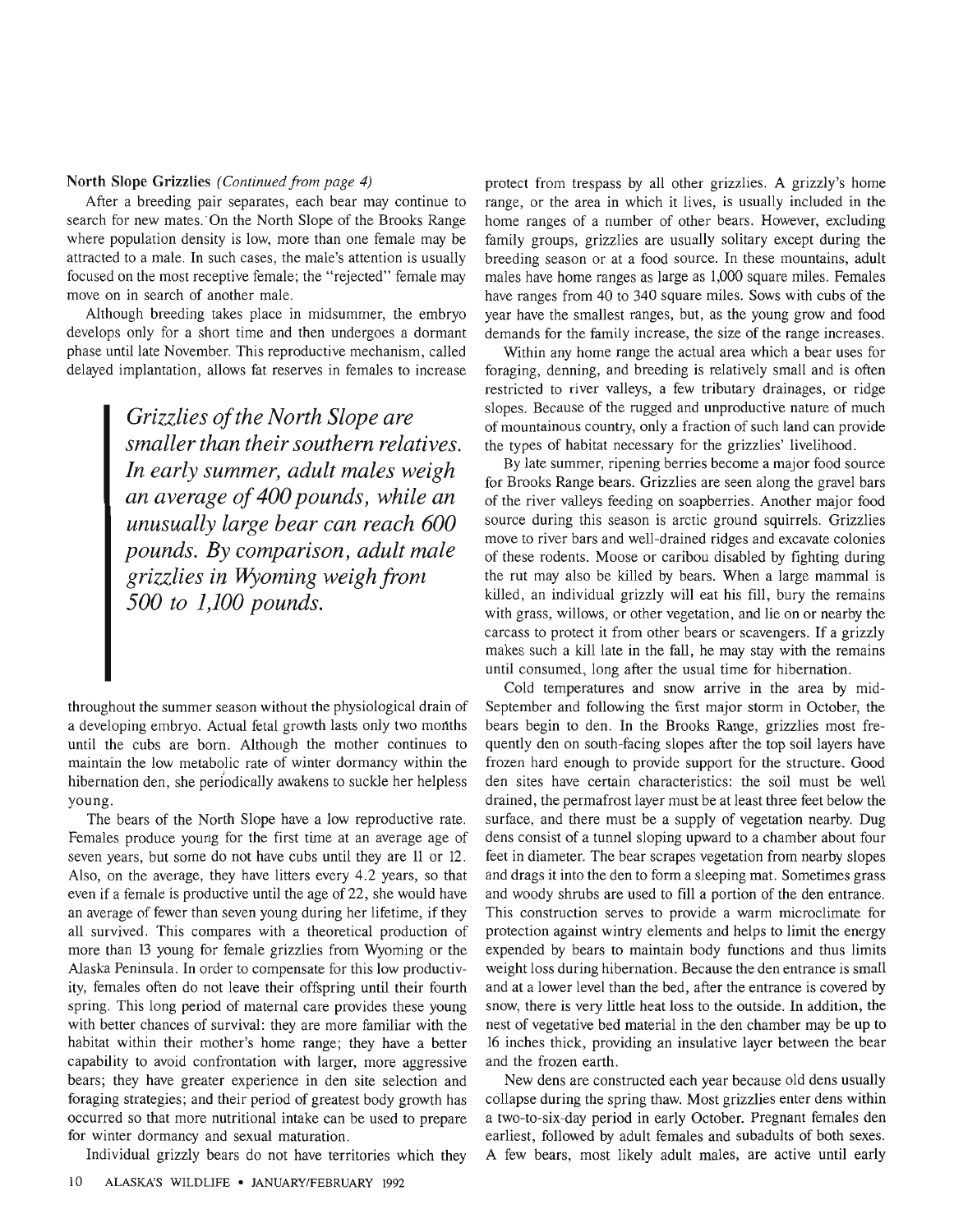November. After the onset of denning, bears may occasionally leave their dens for short periods but most remain inactive throughout the long dark winter until the sun returns in the spring and another cycle of seasons begins.

In the Arctic, the sparse population density and low reproductive rates which are characteristic of all grizzly populations are even more pronounced. As a result, grizzly populations here are much more vulnerable to any changes affecting their ecosystem. Although healthy grizzly populations still exist within the remote mountain valleys, foothills, and coastal plain of the North Slope, they are no longer isolated from the presence of man.

Increased access to previously remote areas places bear populations at greater risk. Bear populations can be influenced by human development indirectly through habitat loss and fragmentation, or directly through increased mortality.

The actual area of habitat lost to grizzlies due to any one development is usually relatively small, but the potential of human-bear encounters associated with such development can be more serious. For example, the acreage occupied by a construction camp in a bear's home range would have negligible effect on the amount of vegetation available to the bear. But many bears are attracted to camp odors, thus increasing their interactions with humans. This often leads to a situation in which a bear repeatedly endangers human safety and must eventually be shot. Similarly, the more extensive a network of roads or developments is, the more likely will be human contact with wideranging bears. Land managers and industry can reduce the possibility of such encounters becoming fatal to bears by requiring fencing of development sites to exclude bears, by completely incinerating refuse to reduce the attraction of dumps to bears, and by consolidating roads and development sites and placing them in least preferred habitats. Education of workers and recreational users about their responsibility to avoid conflicts is important; stringent enforcement of regulations against feeding bears is essential. In the Prudhoe Bay area, Alaska Department of Fish and Game (ADF&G) studies, supported by oil industry, are presently assessing the effectiveness of these and other measures in reducing conflict between humans and bears in the Prudhoe Bay oilfields.

Direct human-caused mortality includes those bears killed by hunters, those killed in defense of life or property, and those killed illegally. Bears are more vulnerable to hunters on the North Slope than in most other areas because visibility is good, there is a lack of hiding cover, and access along many of the river courses is relatively easy. Access has also increased as a result of construction of the Dalton Highway to Prudhoe Bay. The effects of hunting mortality have been kept within broad sustainable limits for North Slope populations through changes in harvest regulations, which are based on harvest records and information from grizzly bear population research . As access to the North Slope continues to increase, more intensive manage-



ment may become necessary. Even so, of the threats to population well-being, hunting mortality is the easiest to deal with, since it can be managed by changing regulations.

Diminishing the number of bears killed by poaching or in defense of life or property is more difficult. Like humans, grizzlies are at the top of the food chain and often compete with man for the same resources or habitat. They travel over vast areas, use a wide range of foods, and are opportunists when it comes to taking advantage of food resources . This brings bears in conflict with man when bears attempt to take advantage of the good smells they detect, whether emanating from a berry patch, a hunter's recently killed moose, or a mess hall at a highway camp. If bears are not rewarded by obtaining food during contacts with man, situations in which bears must be destroyed to protect human safety are less likely to develop. (An ADF&G brochure entitled "Bear Facts" outlines methods of avoiding confrontations with bears.)

Assuring that grizzly bear populations remain an integral part of North Slope ecosystems will be a challenge for Alaska's future. As a society, we value all wild species and affirm the importance of maintaining them where they now occur. Since the early 1970s, ADF&G has conducted research on this region's grizzlies. With cooperation and support from the National Park Service, Bureau of Land Management, private industry, and others, we have gained a greater understanding of basic biological facts about the workings of grizzly bear populations . However, in order to respond to the pressures which increasing human presence will place on North Slope grizzlies, we will need to know more. Explicit knowledge of the inner workings of specific populations will be necessary to avoid or mitigate the impacts related to development. By gaining a better understanding of what grizzly populations require from their environment, man can help to maintain the ecological system of which these bears are an integral part. Only with the commitment by the public and industry to minimize the effects of our presence can we assure that grizzlies continue to roam the North Slope for centuries to come .

*Harry V. Reynolds III is a wildlife biologist with the Division of Wildlife Conservation, ADF&G, Fairbanks.*